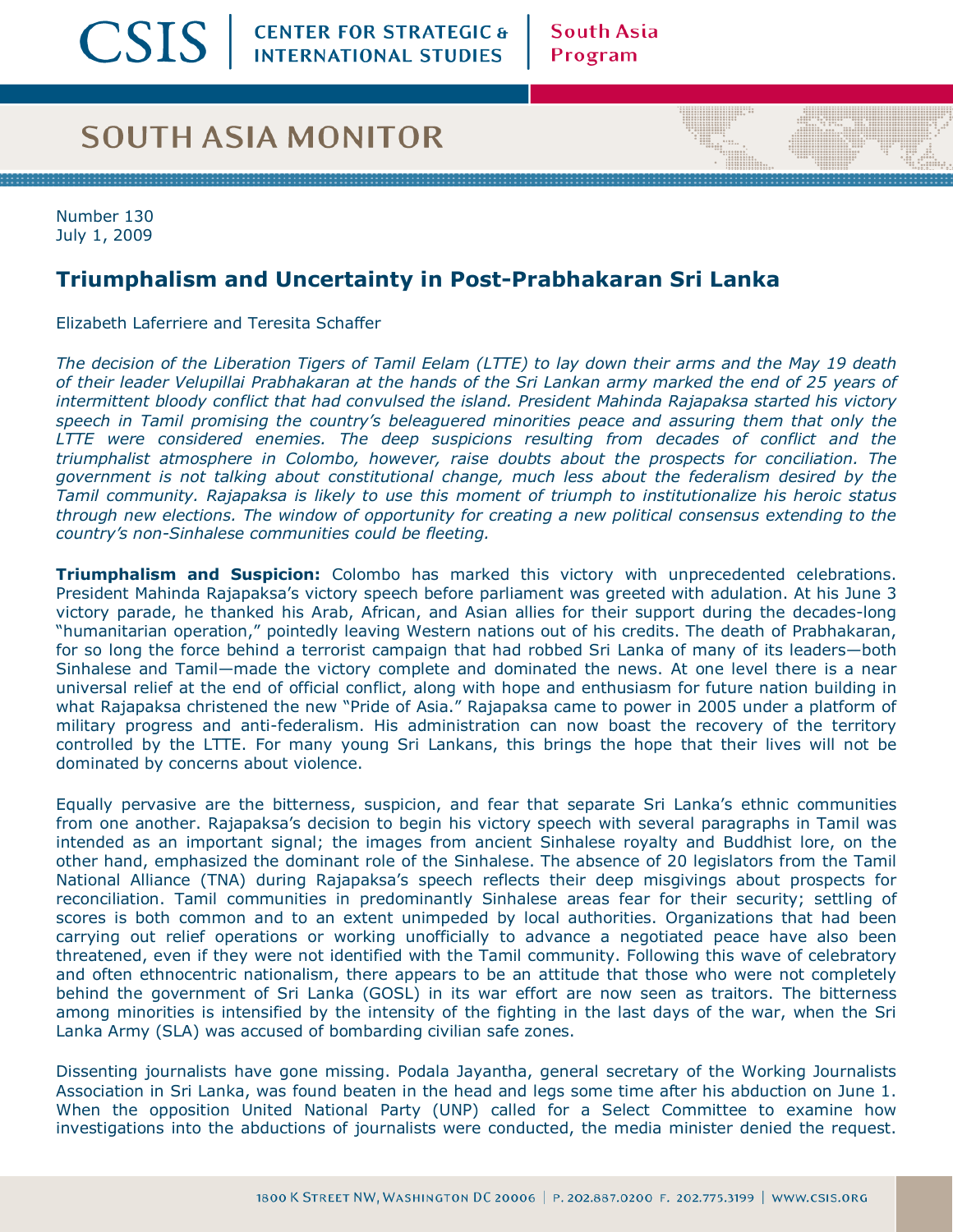Doctors who aided injured Tamil civilians in the war zone are also being held in detention under suspicion of LTTE collaboration. Then in a sudden and ominous reversal of precedent, the Attorney Generalís Department announced on June 19 its intention to shield from prosecution four police officers accused of prisoner abuse.

**The Humanitarian Crisis:** The end of the war was a brutal affair, and the government bristled at international criticism of human rights abuses. In the last months of fighting, many Tamils were concentrated in a few "safe zones," where they were supposed to be protected from the worst of the fighting. Estimates of their numbers range as high as 300,000. These are the war's most beleaguered victims. The LTTE kept them in ill-equipped camps, using them as hostages and charging the government with responsibility for their lack of food and basic sanitation. The government, for its part, did little to alleviate the plight of those who managed to flee into government-controlled areas and provided little access for international organizations to bring medical supplies.

With the fighting over, these internally displaced persons (IDPs) remain in camps. The principal objective of the army is to separate potential terrorists from the rest of the population, an understandable concern after 25 years of war. In the process, however, the provision of even the basic necessities of life has been shockingly inadequate, especially when one considers that Sri Lanka is one of the developing world's leaders in human development. Both domestic and international nongovernmental organizations (NGOs) have complained of lack of access. The army regards the NGOs with suspicion, considering them soft on the LTTE. The governmentís decision not to renew the visas of foreign aid workers adds to the sense that they are being blamed for the sins of the LTTE.

Looking beyond short term questions of survival, resettlement will be difficult. Many of the displaced lost their land years ago. For others, their houses have been destroyed and their livelihoods, mostly farming and fishing, will be hard to reestablish. Chief Justice Sarath N. Silva, in a June 4 statement expressing grief and shock at the plight of the IDPs, lamented that "I cannot explain their suffering and grief in words." He went on, however, to charge that they "cannot expect justice from the law of the country." His clear meaning was that there was little substance behind the government's commitment to represent all Sri Lankans equally.

**Xenophobia:** Sri Lanka's war had been much criticized in the international community. Norway's effort to broker peace talks, popular at the outset in late 2002, had become tainted with accusations of being too close to the LTTE once the war resumed in 2005. During the final months of the war, the government refused Western calls for a cease-fire, and many Sinhalese found the international focus on human rights deeply unfair in light of the LTTE's history of terrorism. The government and the political mainstream are keenly conscious of having won a military victory on their own, indeed in spite of their foreign friends.

This has, perhaps inevitably, brought forth considerable xenophobia, broadcast clearly on June 3 when Rajapaksa said: "Having won our freedom in our motherland we must now establish our freedom and sovereignty internationally." UN secretary-general Ban Ki-moon's condemnation of the "unacceptably high" civilian death toll prompted denial and anger from the Sri Lankan government. Sri Lankan ambassador to the UN Dayan Jayatilleka pointedly said: "Sri Lanka as a sovereign country will decide on the degree of access that it grants anyone from outside." At the UN Human Right's Commission (UNHRC) in late May 2009, China and India, generally skeptical about pronouncements in the commission, along with a dozen other countries including Russia, Pakistan, and Egypt, came to the GOSL's defense against charges of human rights abuses.

**Internal Policy and Political Reform:** Rajapaksa will have three major issues on his domestic agenda: capitalizing on his present heroís popularity to strengthen his domination of the government; integrating the Tamil communities into the countryís political structures; and reviving the economy. Politics is likely to come first.

Preparations are under way for the August 8 local elections in the overwhelmingly Tamil north of the country. The government is almost certain to see these as a vehicle for empowering the Tamils who had supported them, primarily government-funded paramilitary groups, some of whose leaders had left the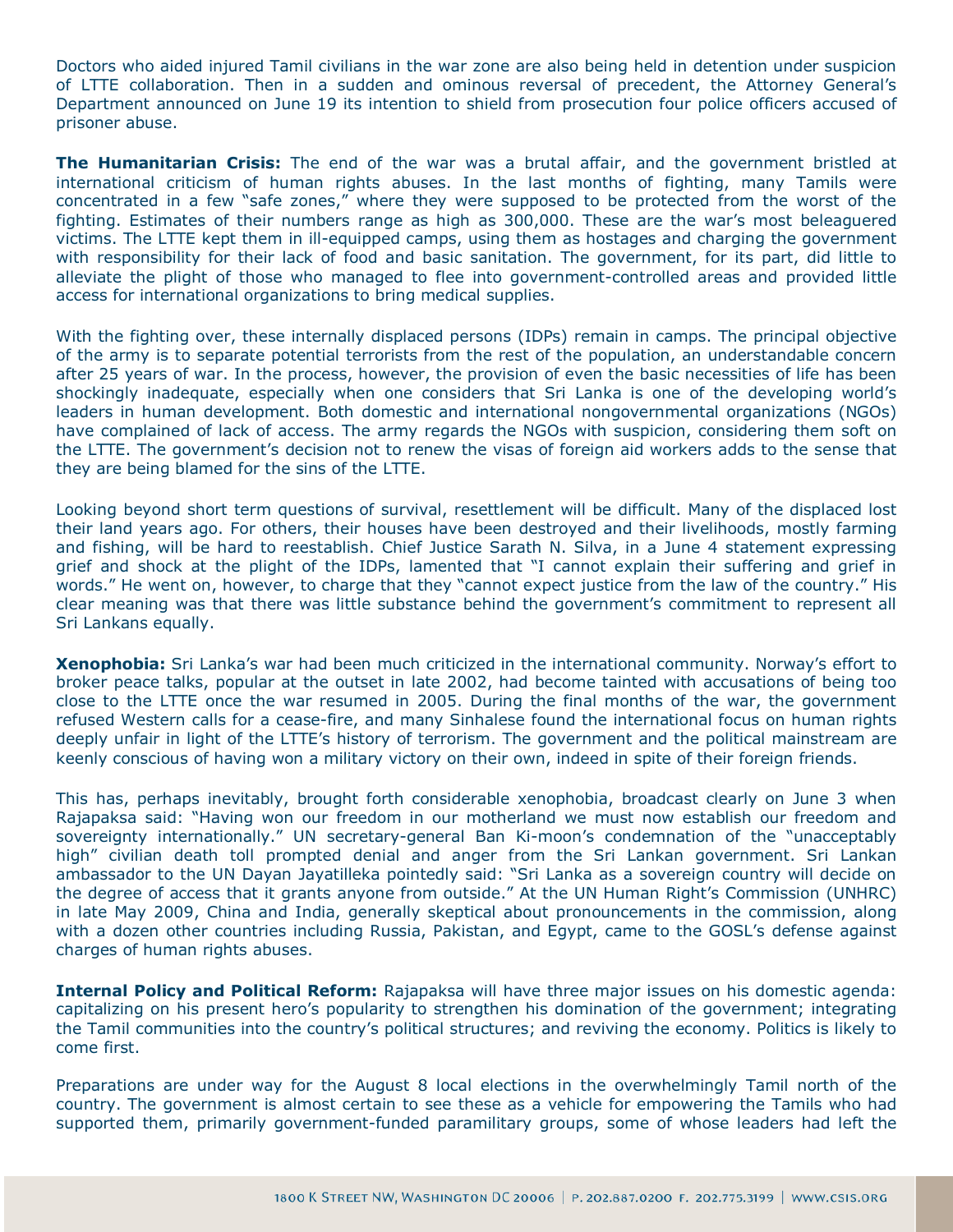LTTE. From Rajapaksaís perspective, this would be the ideal vehicle for bringing the Tamils back into constitutional politics, but it may not be sufficient to engage the loyalty of Tamils still suspicious of the government.

Another strong possibility is an early parliamentary election. Under the constitution, the president can dissolve parliament and call for new elections after the parliament has sat for a year, a deadline that passed years ago. This will be a very attractive option for Rajapaksa. It might permit him to lessen the partyís dependence on the Marxist Janatha Vimukthi Peramuna (JVP). The election system, in which the numbers each party wins are determined by proportional representation, will make it hard for him to win

the two-thirds majority needed for constitutional change, but perhaps under todayís extraordinary circumstances not impossible. A national election would also be an opportunity to reengage with the Tamil political parties that made up the Tamil National Alliance (TNA), which accepted LTTE primacy before the last parliamentary election. What role they play will depend on whether they believe that a better deal for Tamils is now on offer.

One option the ruling party seems to have rejected for the moment is a referendum extending the president's term. This kind of extra-constitutional move has been used before in Sri Lanka, however, and Rajapaksa may be considering other moves of this sort.



The kinds of constitutional change that had been considered during the government-LTTE talks in 2002 and 2003, involving a federal structure and expanded authority for the provinces, is clearly not on Rajapaksaís agenda, however. He has spoken of fully implementing the current constitution, including the provisions for provincial self-rule that were introduced in 1987, and has made oblique references to going beyond the 1987 provisions. His references to the need for an indigenous rather than "imported" solution are clearly intended to signal that he does not accept models that are derived from other, larger countries (principally India). A devolution model would have been completely inadequate during the negotiations earlier in the decade. In todayís circumstances, whether it can serve as the vehicle for creating a polity all Sri Lankaís people can live with will depend on how well the rest of the political system reaches out with compassion and generosity to the Tamil community.

The window for integration of the island's ethnic groups is a small one. Senior Tamil Tiger survivor Selvarasa Pathmanathanís statement expressing his intention to continue fighting for a provisional Tamil government indicates that some members are trying to keep the hope of a separate state alive. Should Rajapaksa ride his popularity without significantly addressing the grievances of the island's Tamils, the country risks a resumption of terrorism.

**India reengages:** India had been largely sidelined from active involvement in Sri Lankan issues after the departure of the Indian Peace Keeping Force in 1990. After two decades, India is ready to reengage, and it appears the Sri Lankan government agrees. Indiaís support for Sri Lanka at the UNHRC was welcomed, and Rajapaksa reciprocated later when he said in an interview that "Nothing is more important for me than what India thinks." India's Congress Party government has no love for the LTTE, which assassinated former prime minister Rajiv Gandhi, and greeted their defeat with satisfaction. However, the 60 million Tamils in southern India will be very sensitive to the welfare of Sri Lankaís Tamils, and the more pro-LTTE of the two Indian Tamil parties is a member of the national government coalition.

India also has its eye on Chinaís strategic involvement in Sri Lanka. China is funding a port valued at U.S.\$1 billion in Hambantota, and it provided aid and weapons during the war. India wants to prevent Sri Lanka from providing any facilities to what their strategic analysts call the Chinese "string of pearls" in the Indian Ocean.

**Implications for the United States:** The United States is one of four major chairs of the Tokyo Donors—along with Norway, Japan, and the European Union—which linked financial aid to progress in